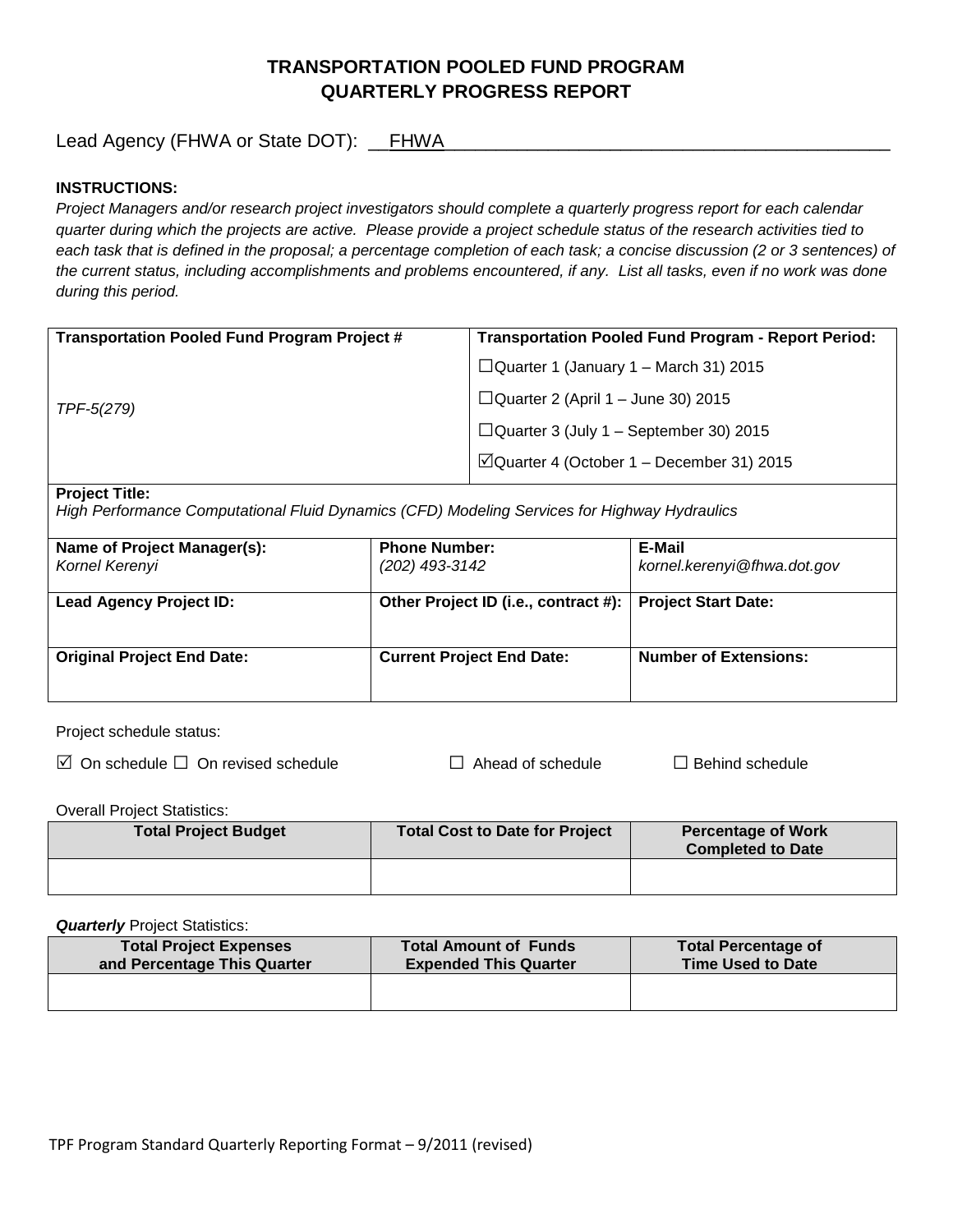## **Project Description**:

The Federal Highway Administration established an Inter-Agency Agreement (IAA) with the Department of Energy's (DOE) Argonne National Laboratory (ANL) Transportation Analysis Research Computing Center (TRACC) to get access and support for High Performance Computational Fluid Dynamics (CFD) modeling for highway hydraulics research conducted at the Turner-Fairbank Highway Research Center (TFHRC) Hydraulics Laboratory. TRACC was established in October 2006 to serve as a high-performance computing center for use by U.S. Department of Transportation (USDOT) research teams, including those from Argonne and their university partners. The objective of this cooperative project is to:

- Provide research and analysis for a variety of highway hydraulics projects managed or coordinated by State DOTs
- Provide and maintain a high performance Computational Fluid Dynamics (CFD) computing environment for application to highway hydraulics infrastructure and related projects
- Support and seek to broaden the use of CFD among State Department of Transportation employees.

The work includes:

- Computational Mechanics Research on a Variety of Projects: The TRACC scientific staff in the computational mechanics focus area will perform research, analysis, and parametric computations as required for projects managed or coordinated by State DOTs.
- Computational Mechanics Research Support: The TRACC support team consisting of highly qualified engineers in the CFD focus areas will provide guidance to users of CFD software on an as needed or periodic basis determined by the State DOTs.
- Computing Support: The TRACC team will use the TRACC clusters for work done on projects; The TRACC system administrator will maintain the clusters and work closely with the Argonne system administrator's community; The TRACC system administrator will also install the latest versions of the STAR-CCM+ CFD software and other software that may be required for accomplishing projects.

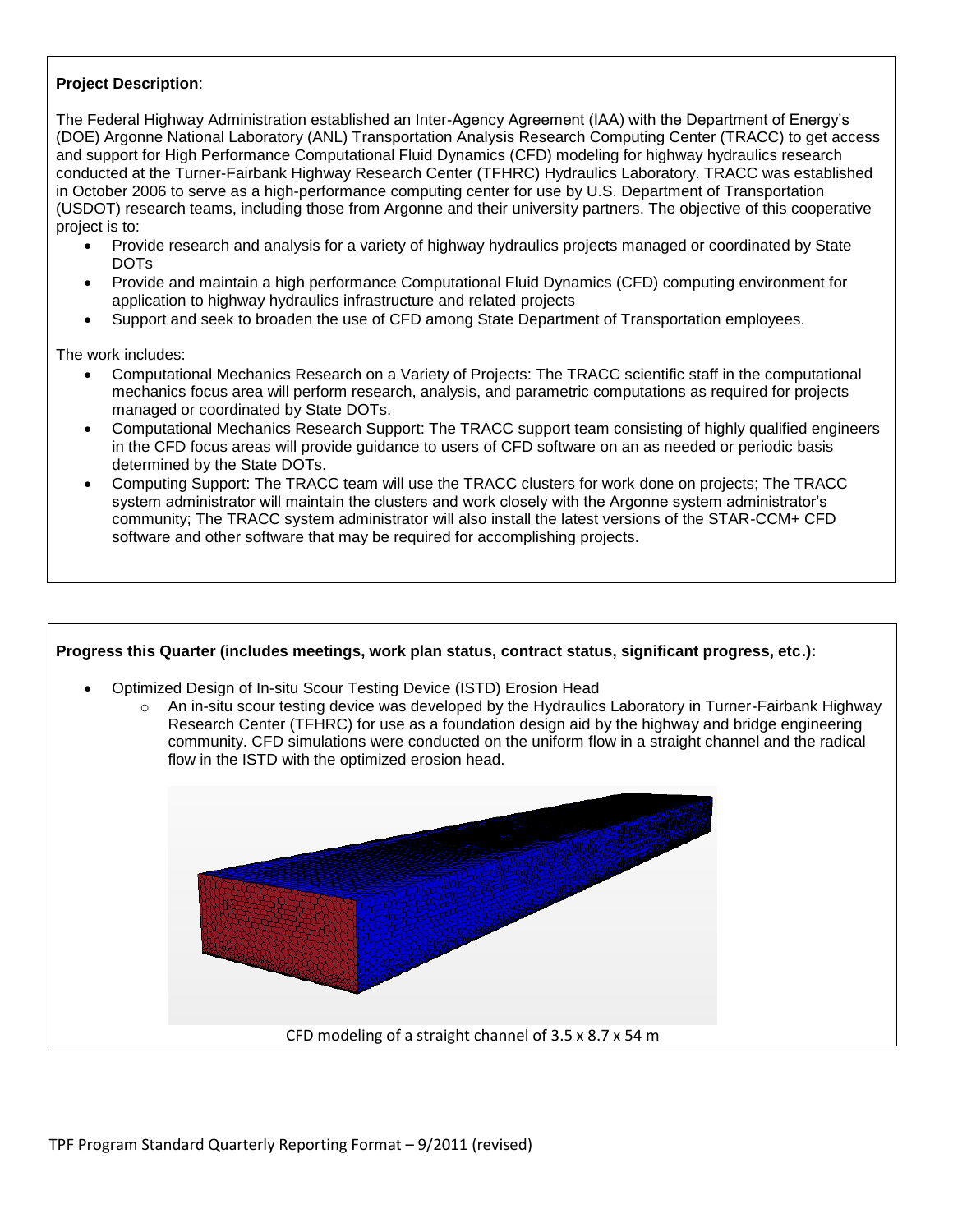

Velocity distribution in the ISTD with optimzed erosion head

o By varying the velocity in both models, the relationship between velocity and average bed shear stress for both straight channel and ISTD can be obtained. The result shows that ISTD experiences a higher bed shear than straight channel at the same velocity. This can be caused by the difference in flow depth and boundary condition. Nevertheless, the result shows the average bed shear stress in both models increases linearly with the increase of velocity, which can be used to establish the relation between the two models.



Velocity v.s. average bed shear stress for straight channel and ISTD

- CFD Simulations on Tsunami Tests
	- o To study the force applied on a bridge deck caused by tsunami, a series of physical tests were conducted at the Hydraulics Laboratory in Turner-Fairbank Highway Research Center (TFHRC). CFD simulations of the same test setup were conducted to investigate more details such as the structural response of the bridge. The first step was to calibrate the CFD modeling by using experimental data.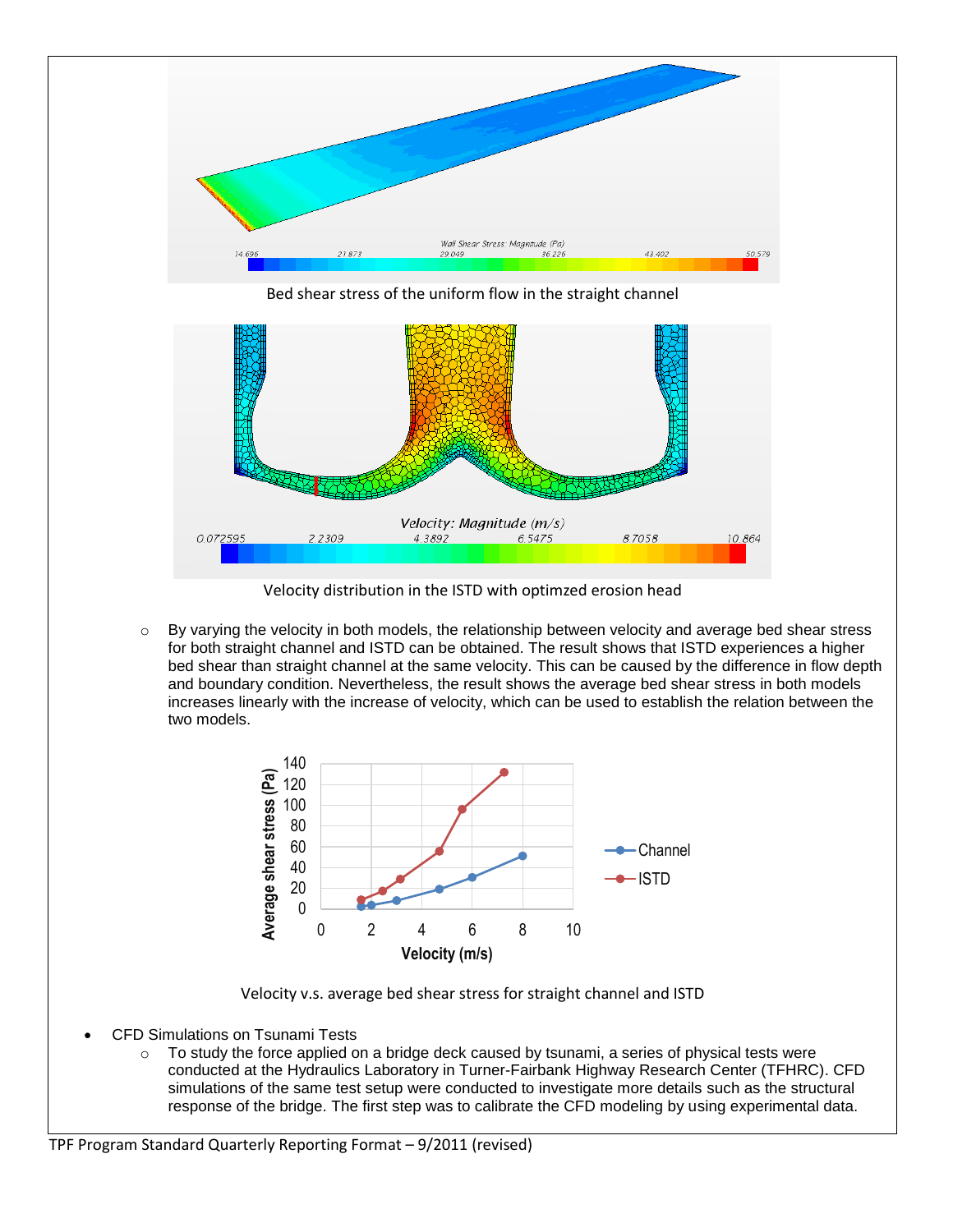

Further calibration of tsunami modeling will be conducted.